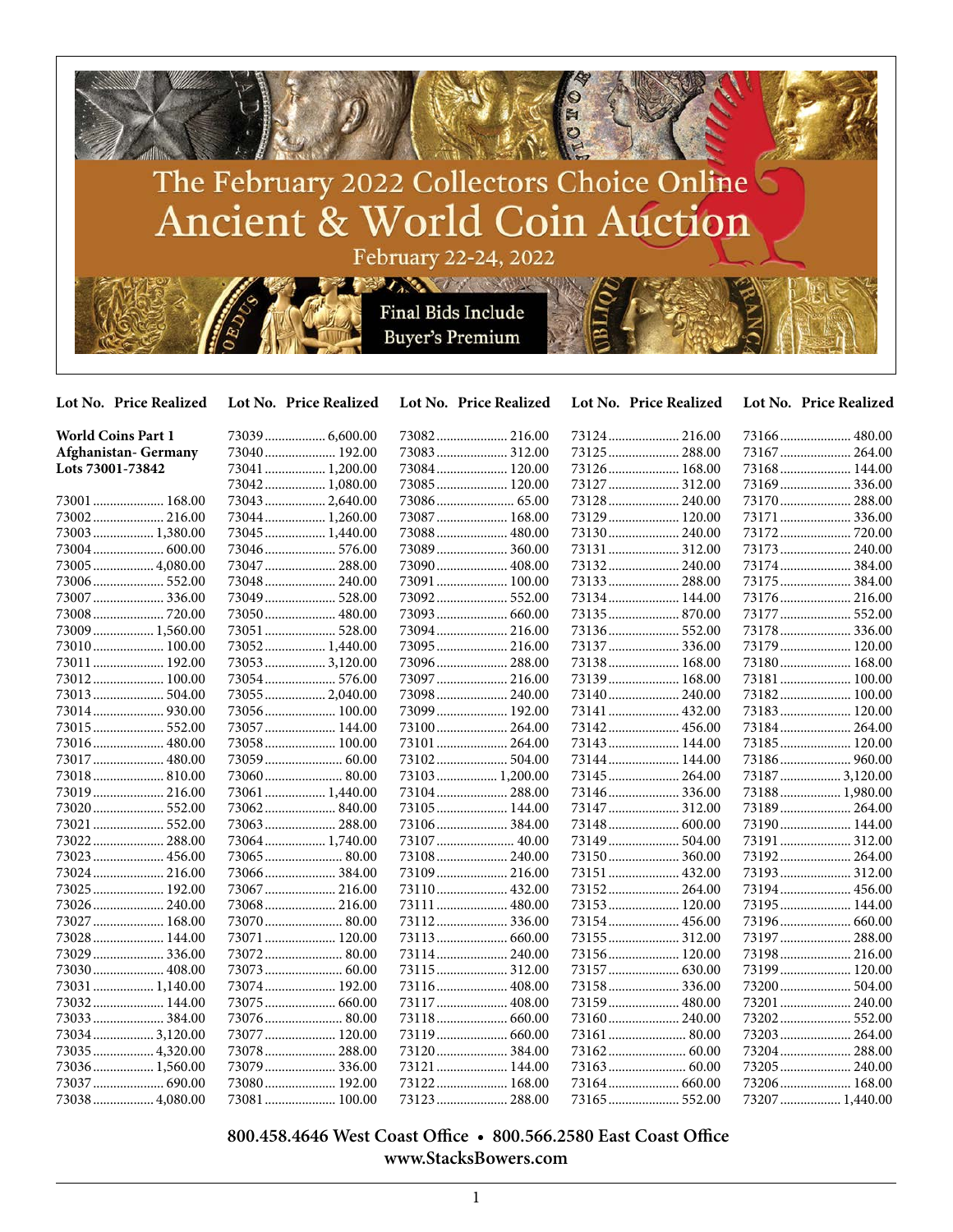| Lot No. | <b>Price Realized</b>            | Lot No. | <b>Price Realized</b>        | Lot No. | <b>Price Realized</b>              | Lot No. | <b>Price Realized</b>           | Lot No. | <b>Price Realized</b>              |
|---------|----------------------------------|---------|------------------------------|---------|------------------------------------|---------|---------------------------------|---------|------------------------------------|
|         | 73208 1,320.00                   |         |                              |         |                                    |         |                                 |         |                                    |
|         | 73209  216.00                    |         | 73273 100.00                 |         | 73337  480.00                      |         | 73402384.00                     |         |                                    |
|         | 73210 168.00                     |         | 73274 168.00                 |         | 73339 144.00                       |         | 73403  216.00                   |         | 73470  288.00                      |
|         | 73211  100.00                    |         | 73275 216.00                 |         | 73340 80.00                        |         |                                 |         | 73471  780.00                      |
|         | 73212336.00                      |         | 73276 264.00                 |         | 73341  100.00                      |         | 73405  660.00                   |         | 73472 336.00                       |
|         |                                  |         | 73277  1,140.00              |         | 733423,600.00                      |         | 73406 3,240.00                  |         | 73473  168.00                      |
|         | 73214 144.00                     |         | 73278 360.00                 |         |                                    |         | 73407  408.00                   |         |                                    |
|         | 73215 100.00                     |         | 73279  1,680.00              |         | 73344 288.00                       |         | 73408  2,040.00                 |         | 73475  288.00                      |
|         | 73216 80.00                      |         | 73280 216.00                 |         | 73345  384.00                      |         | 73409  2,040.00                 |         | 73476  960.00                      |
|         | 73217  456.00                    |         | 73281  384.00                |         |                                    |         | 73410 1,140.00                  |         | 73477  504.00                      |
|         | 73218 504.00                     |         | 73282 120.00<br>73283 168.00 |         | 73347  408.00                      |         |                                 |         | 73478  1,620.00<br>73479  1,440.00 |
|         | 73219 100.00<br>73220  264.00    |         | 73284 144.00                 |         | 73348  1,920.00<br>73349  3,360.00 |         | 73412 384.00                    |         |                                    |
|         | 73221  384.00                    |         | 73285 80.00                  |         | 73350 960.00                       |         | 73414 264.00                    |         | 73481  720.00                      |
|         | 73222 144.00                     |         | 73286 144.00                 |         | 73351  504.00                      |         | 73415  408.00                   |         | 734828,400.00                      |
|         | 73223  264.00                    |         | 73287 192.00                 |         |                                    |         |                                 |         | 73483 100.00                       |
|         | 73224  408.00                    |         | 73288 80.00                  |         | 73353336.00                        |         | 73417  504.00                   |         | 73484 10,200.00                    |
|         | 73225 144.00                     |         | 73289 144.00                 |         |                                    |         | 73418 312.00                    |         |                                    |
|         | 73226 480.00                     |         | 73290 60.00                  |         |                                    |         | 73419  1,440.00                 |         | 73486 360.00                       |
|         | 73227  336.00                    |         | 73291  100.00                |         |                                    |         | 73420  3,600.00                 |         | 73487  240.00                      |
|         | 73228 120.00                     |         | 73292 168.00                 |         | 73357  660.00                      |         | 73421  192.00                   |         | 73488 552.00                       |
|         |                                  |         | 73293 100.00                 |         | 73358  3,600.00                    |         | 73422  4,800.00                 |         |                                    |
|         | 73230 240.00                     |         | 73294 216.00                 |         | 73359 144.00                       |         | 73423  1,140.00                 |         | 73490 100.00                       |
|         | 73231  1,200.00                  |         | 73295 80.00                  |         | 73360 240.00                       |         | 73424  1,320.00                 |         | 73491  1,320.00                    |
|         | 73232 168.00                     |         | 73296 312.00                 |         | 73361  120.00                      |         | 73425  3,120.00                 |         | 73492 264.00                       |
|         | 73233 120.00                     |         |                              |         | 73362 216.00                       |         | 73426  720.00                   |         | 73493  1,440.00                    |
|         | 73234 336.00                     |         | 73298 288.00                 |         |                                    |         | 73427  690.00                   |         | 73495  100.00                      |
|         | 73235  240.00                    |         | 73299 60.00                  |         | 73364 240.00                       |         | 73428  336.00                   |         | 73496 528.00                       |
|         | 73236 336.00                     |         | 73300 50.00                  |         |                                    |         | 73429  408.00                   |         | 73497  810.00                      |
|         | 73237 144.00                     |         | 73301 80.00                  |         | 73366 240.00                       |         | 73430 288.00                    |         | 73498 384.00                       |
|         | 73238 264.00                     |         | 73302 144.00                 |         | 73367  80.00                       |         | 73431  216.00                   |         | 73499 192.00                       |
|         | 73239  336.00                    |         | 73303 80.00                  |         | 73368 80.00                        |         | 73432 80.00                     |         | 73500 216.00                       |
|         | 73240 576.00                     |         |                              |         | 73369  100.00                      |         | 73433  144.00                   |         | 73501  660.00                      |
|         | 73241  100.00                    |         | 73305 80.00                  |         | 73370 100.00                       |         | 73434 840.00                    |         | 73502 11,400.00                    |
|         | 73242 312.00                     |         | 73306 120.00                 |         | 73371  2,640.00                    |         | 73435  1,140.00                 |         | 73504 780.00                       |
|         | 73243  9,000.00<br>73244  360.00 |         |                              |         | 73372 216.00<br>73373  1,560.00    |         | 73436 4,080.00<br>73437  144.00 |         | 73505 384.00<br>73507 240.00       |
|         | 73245  264.00                    |         |                              |         | 733747,200.00                      |         | 73438  5,520.00                 |         | 73508 192.00                       |
|         | 73246384.00                      |         |                              |         | 73375  360.00                      |         | 73439  1,800.00                 |         | 73509  432.00                      |
|         | 73247  240.00                    |         | 73311 80.00                  |         | 73376  780.00                      |         | 73440  900.00                   |         | 73510 264.00                       |
|         | 73248 216.00                     |         |                              |         |                                    |         | 73441  4,080.00                 |         | 73511  1,440.00                    |
|         | 73249  264.00                    |         |                              |         | 73378 432.00                       |         | 73442  4,320.00                 |         |                                    |
|         | 73250 216.00                     |         |                              |         | 73379  360.00                      |         | 73443  1,560.00                 |         | 73514  660.00                      |
|         | 73251  100.00                    |         |                              |         |                                    |         | 73444  2,040.00                 |         |                                    |
|         | 73252 80.00                      |         |                              |         | 73381  216.00                      |         | 73445  1,020.00                 |         |                                    |
|         | 73253 120.00                     |         | 73317 144.00                 |         | 73382 552.00                       |         |                                 |         | 73517  80.00                       |
|         |                                  |         | 73318 144.00                 |         |                                    |         | 73447  288.00                   |         | 73518 408.00                       |
|         | 73255  144.00                    |         | 73319 168.00                 |         | 73384 2,640.00                     |         | 73448 408.00                    |         | 73519 144.00                       |
|         | 73256 120.00                     |         | 73320 144.00                 |         | 73385 1,380.00                     |         | 73449  1,140.00                 |         | 73520 192.00                       |
|         | 73257  100.00                    |         |                              |         |                                    |         | 73450 144.00                    |         |                                    |
|         | 73258 216.00                     |         | 73322 240.00                 |         | 73387  432.00                      |         |                                 |         |                                    |
|         | 73259  1,920.00                  |         |                              |         | 73388 312.00                       |         | 73453 192.00                    |         | 73523  264.00                      |
|         | 73260 80.00                      |         | 73324 840.00                 |         |                                    |         | 734543,120.00                   |         | 73524 240.00                       |
|         |                                  |         | 73325 192.00                 |         |                                    |         |                                 |         | 73525  1,920.00                    |
|         |                                  |         |                              |         |                                    |         |                                 |         |                                    |
|         | 73263  100.00                    |         | 73327 192.00                 |         | 73392 2,400.00                     |         |                                 |         | 73527  1,020.00                    |
|         |                                  |         | 73328 1,560.00               |         | 73393 100.00                       |         |                                 |         | 73528  168.00                      |
|         | 73265  144.00                    |         | 73329 192.00                 |         | 73394 336.00                       |         |                                 |         | 73529  384.00                      |
|         | 73266 100.00                     |         | 73330 1,500.00               |         |                                    |         | 73461  1,020.00                 |         | 73530 1,440.00                     |
|         | 73267  144.00                    |         |                              |         |                                    |         |                                 |         | 73531  480.00<br>73532 216.00      |
|         | 73269  144.00                    |         | 73333 192.00                 |         | 73398 144.00                       |         |                                 |         | 73533 384.00                       |
|         |                                  |         |                              |         | 73399  810.00                      |         | 73465  1,020.00                 |         |                                    |
|         | 73271  144.00                    |         | 73335 1,320.00               |         |                                    |         |                                 |         | 73535 1,320.00                     |
|         |                                  |         |                              |         |                                    |         |                                 |         |                                    |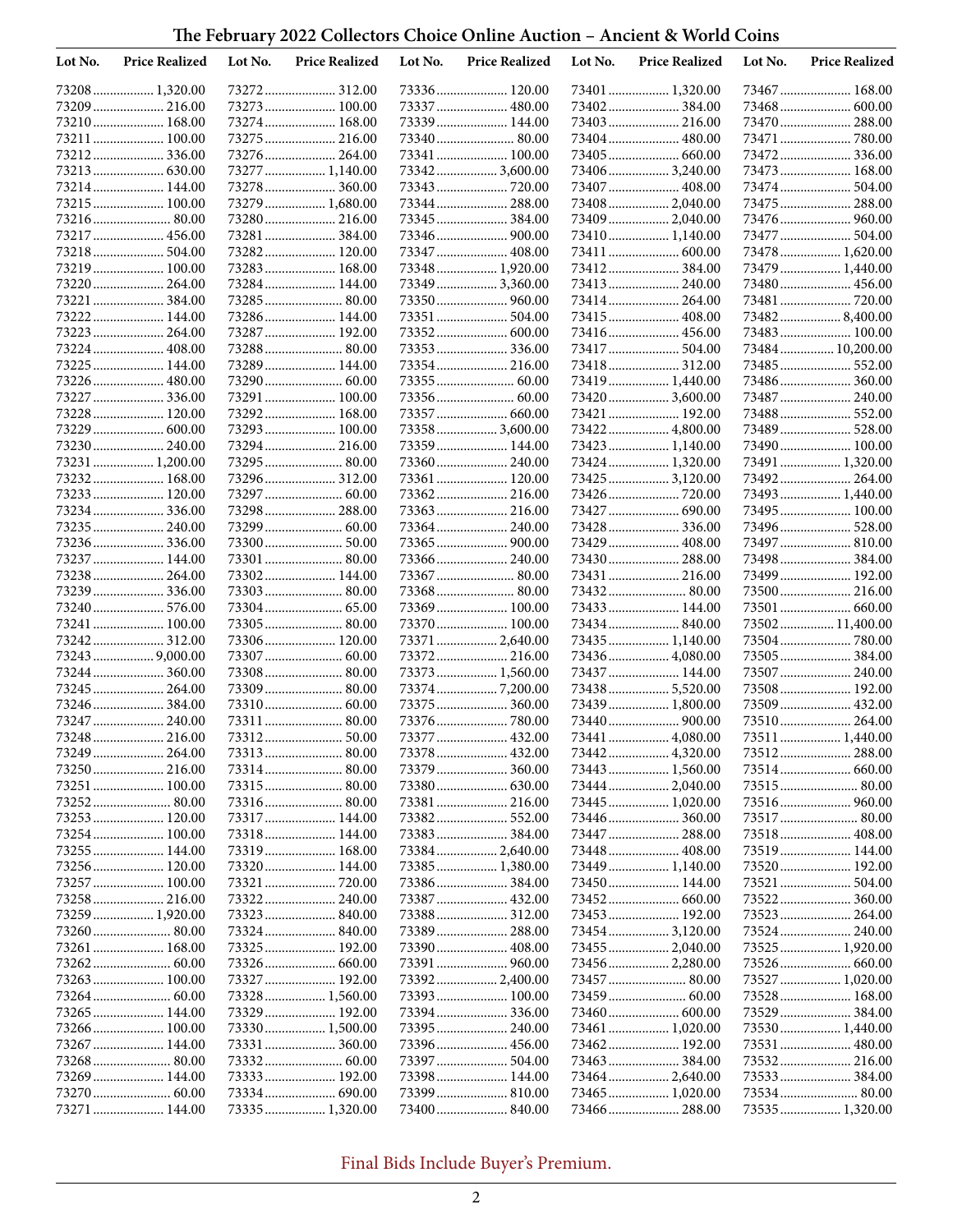| Lot No. | <b>Price Realized</b>           | Lot No. | <b>Price Realized</b>           | Lot No. | <b>Price Realized</b>           | Lot No. | <b>Price Realized</b>        | Lot No.          | <b>Price Realized</b>         |
|---------|---------------------------------|---------|---------------------------------|---------|---------------------------------|---------|------------------------------|------------------|-------------------------------|
|         | 73536 432.00                    |         | 73601 120.00                    |         |                                 |         |                              |                  |                               |
|         | 73537  900.00                   |         | 73602 1,080.00                  |         | 73666 1,440.00                  |         | 73730 2,040.00               |                  | 73796 312.00                  |
|         | 73538 144.00                    |         | 73603 144.00                    |         | 73667  528.00                   |         | 73731  192.00                |                  | 73797  780.00                 |
|         | 73539 80.00                     |         | 73604 288.00                    |         |                                 |         | 73732 120.00                 |                  | 73798  2,880.00               |
|         | 73540 80.00                     |         | 73605 456.00                    |         |                                 |         | 73733 100.00                 |                  | 73799  288.00                 |
|         | 73541  120.00                   |         | 73606 504.00                    |         | 73670  288.00                   |         | 73734 168.00                 |                  | 73800 168.00                  |
|         | 73542 288.00                    |         | 73607 288.00                    |         | 73671  168.00                   |         | 73735  1,680.00              |                  | 73801  192.00                 |
|         | 73543  144.00                   |         | 73608 288.00                    |         | 73672 480.00                    |         | 73736 432.00                 |                  | 73802 120.00                  |
|         | 73544 120.00<br>73545  120.00   |         | 73609 456.00<br>73610 840.00    |         | 73673  264.00<br>73674 1,920.00 |         | 73737  80.00<br>73738 100.00 |                  | 73803 120.00<br>73804 264.00  |
|         | 73546336.00                     |         | 73611 216.00                    |         | 73675  1,680.00                 |         | 73740 100.00                 |                  | 73805 264.00                  |
|         | 73547  240.00                   |         | 73612 312.00                    |         | 73676 1,680.00                  |         | 73741  80.00                 |                  | 73806 312.00                  |
|         | 73548 80.00                     |         | 73613 144.00                    |         | 73677  1,800.00                 |         |                              |                  | 73807  144.00                 |
|         | 73549 7,200.00                  |         |                                 |         | 73678  1,800.00                 |         | 73743 144.00                 |                  | 73808 120.00                  |
|         | 73550 240.00                    |         | 73615 288.00                    |         | 73679  1,440.00                 |         | 73744 384.00                 |                  | 73809 100.00                  |
|         | 73551  192.00                   |         | 73616 264.00                    |         |                                 |         | 73745  264.00                |                  |                               |
|         | 73552720.00                     |         | 73617 120.00                    |         | 73681  552.00                   |         | 73746 120.00                 |                  | 73811 110.00                  |
|         | 73553 192.00                    |         | 73618 4,080.00                  |         | 73682 360.00                    |         | 73747  100.00                |                  | 73812 100.00                  |
|         |                                 |         | 73619 2,880.00                  |         | 73683 288.00                    |         | 73748  240.00                |                  | 73813 100.00                  |
|         | 73555  720.00                   |         | 73620 288.00                    |         |                                 |         | 73749 100.00                 |                  | 73814 192.00                  |
|         | 73556 120.00                    |         | 73621  120.00                   |         | 73685 408.00                    |         |                              |                  | 73815 192.00                  |
|         | 73557  2,040.00                 |         |                                 |         | 73686 288.00                    |         | 73751  264.00                |                  | 73816 120.00                  |
|         | 73558 1,560.00                  |         | 73623 100.00                    |         | 73687  384.00                   |         | 73752 144.00                 |                  | 73817  408.00                 |
|         | 73559  1,200.00                 |         | 73624 80.00                     |         | 73688 528.00                    |         | 73754 840.00                 |                  | 73818 384.00                  |
|         | 73560 1,440.00                  |         | 73625 312.00                    |         | 73689  168.00                   |         | 73755  312.00                |                  | 73819 360.00                  |
|         | 73561  576.00                   |         | 73626 120.00<br>73627  3,480.00 |         | 73690 264.00<br>73691  120.00   |         | 73756 576.00                 |                  | 73820 168.00<br>73821  336.00 |
|         | 73563  240.00                   |         | 73628 80.00                     |         | 73692 56.00                     |         | 73758 100.00                 |                  | 73822 192.00                  |
|         |                                 |         | 73629  1,320.00                 |         |                                 |         |                              |                  |                               |
|         |                                 |         | 73630 100.00                    |         |                                 |         |                              |                  | 73824 168.00                  |
|         | 73566 168.00                    |         | 73631  720.00                   |         | 73695 120.00                    |         | 73761  432.00                |                  | 73825 144.00                  |
|         | 73567  720.00                   |         | 73632 1,860.00                  |         | 73696 80.00                     |         | 73762 360.00                 |                  | 73826 100.00                  |
|         |                                 |         |                                 |         | 73697  80.00                    |         | 73763 1,140.00               |                  | 73827  720.00                 |
|         | 73569  2,280.00                 |         |                                 |         |                                 |         | 73764 144.00                 |                  | 73828 840.00                  |
|         | 73570  504.00                   |         | 73635336.00                     |         | 73699  2,880.00                 |         | 73765 100.00                 |                  | 73829  552.00                 |
|         | 73571  504.00                   |         | 73636 5,280.00                  |         | 73700 2,400.00                  |         | 73766 120.00                 |                  | 73830 552.00                  |
|         |                                 |         | 73637  120.00                   |         |                                 |         | 73767  120.00                |                  | 73831  360.00                 |
|         | 73573  480.00                   |         | 73638 552.00                    |         | 73702 240.00                    |         | 73768 80.00                  |                  | 73832 780.00                  |
|         | 73575  660.00                   |         | 73639 120.00                    |         | 73703 100.00                    |         | 73769  80.00                 |                  |                               |
|         | 73576 384.00                    |         | 73640 288.00                    |         | 73704 240.00                    |         | 73770  216.00                |                  | 73834 480.00                  |
|         | 73577  336.00                   |         | 73641  144.00                   |         | 73705 1,080.00                  |         | 73771  1,320.00              |                  | 73835 384.00                  |
|         | 73578 360.00                    |         | 73642 192.00                    |         | 73706 2,040.00                  |         |                              |                  | 73836 144.00                  |
|         | 73579  336.00<br>73580 144.00   |         | 73643  660.00                   |         | 73707  840.00<br>73708 1,080.00 |         | 73774 192.00                 |                  | 73838 552.00                  |
|         |                                 |         |                                 |         | 73709  1,320.00                 |         |                              |                  |                               |
|         |                                 |         |                                 |         |                                 |         |                              |                  | 73840 216.00                  |
|         |                                 |         |                                 |         |                                 |         | 73777  360.00                |                  | 73841  288.00                 |
|         | 73584 144.00                    |         | 73648 1,320.00                  |         |                                 |         | 73778  2,640.00              |                  | 73842 1,080.00                |
|         | 73585 144.00                    |         |                                 |         |                                 |         | 73779  240.00                |                  |                               |
|         | 73586 192.00                    |         | 73650 2,880.00                  |         |                                 |         | 73780 168.00                 |                  | <b>World Coins Part 2</b>     |
|         | 73587  192.00                   |         | 73651  144.00                   |         |                                 |         |                              |                  | Gibraltar - Mexico            |
|         | 73588 192.00                    |         |                                 |         | 73716 120.00                    |         |                              | Lots 74001-74958 |                               |
|         | 73589 384.00                    |         |                                 |         |                                 |         | 73783 192.00                 |                  |                               |
|         | 73590 168.00                    |         | 73654 192.00                    |         | 73718 168.00                    |         | 73784 100.00                 |                  | 74001  1,560.00               |
|         | 73591  240.00                   |         |                                 |         |                                 |         | 73785 120.00                 |                  |                               |
|         | 73592 360.00                    |         | 73656 1,800.00                  |         |                                 |         | 73786 168.00                 |                  | 74003  216.00                 |
|         | 73593 240.00                    |         | 73657 120.00                    |         |                                 |         |                              |                  | 74004 840.00                  |
|         | 73594 384.00<br>73595  2,400.00 |         | 73658 104.00                    |         |                                 |         | 73789  2,040.00              |                  | 74005 100.00<br>74006 192.00  |
|         |                                 |         | 73660 288.00                    |         | 73724 312.00                    |         |                              |                  | 74007  192.00                 |
|         | 73597336.00                     |         | 73661 104.00                    |         |                                 |         |                              |                  | 74008 264.00                  |
|         | 73598 240.00                    |         | 73662 144.00                    |         |                                 |         |                              |                  |                               |
|         | 73599  3,600.00                 |         | 736632,640.00                   |         | 73727  264.00                   |         | 73793  504.00                |                  |                               |
|         | 73600 360.00                    |         | 736642,400.00                   |         |                                 |         | 73794 192.00                 |                  | 74011  216.00                 |
|         |                                 |         |                                 |         |                                 |         |                              |                  |                               |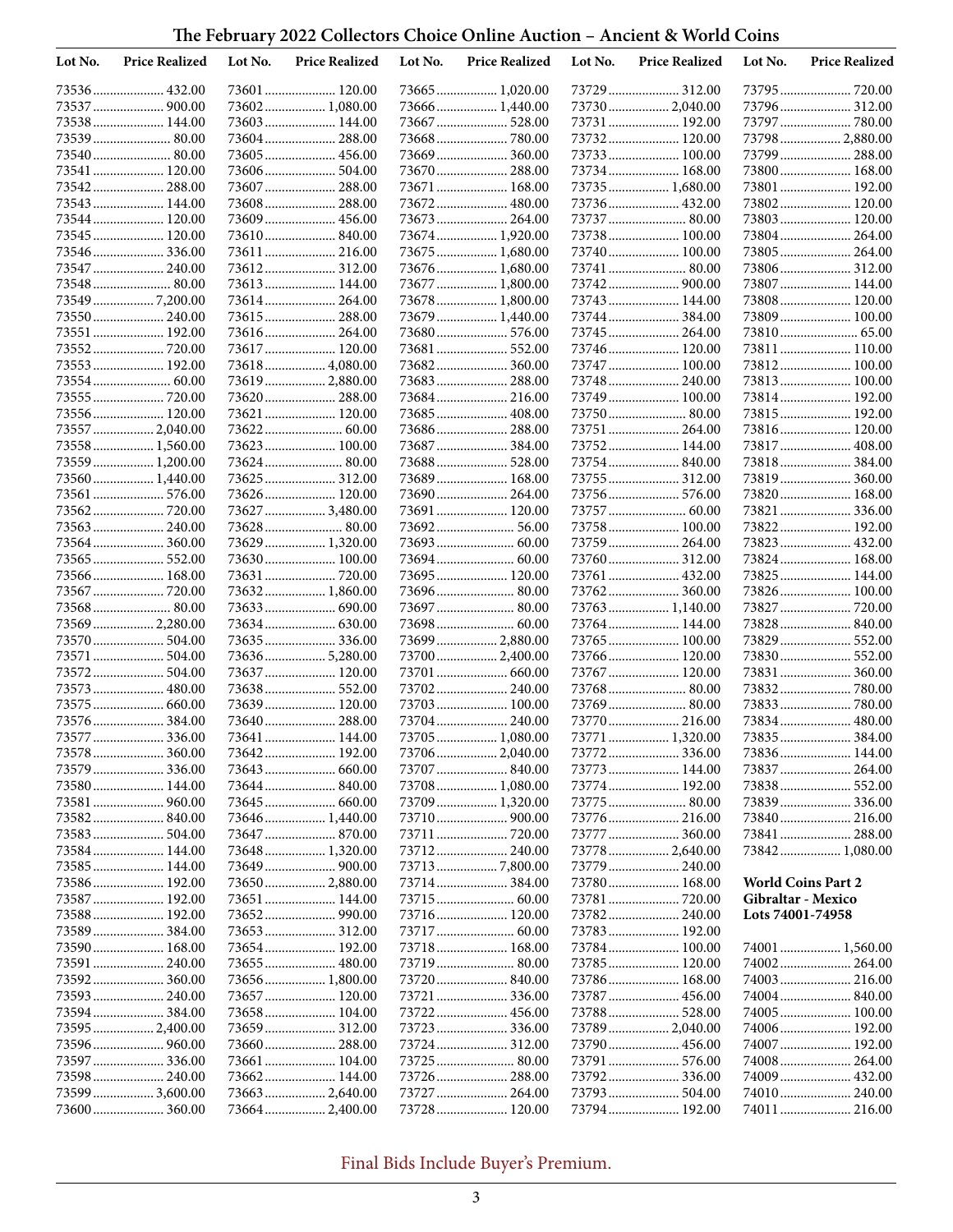| Lot No. | <b>Price Realized</b>          | Lot No. | <b>Price Realized</b>            | Lot No. | <b>Price Realized</b>          | Lot No. | <b>Price Realized</b>          | Lot No. | <b>Price Realized</b>          |
|---------|--------------------------------|---------|----------------------------------|---------|--------------------------------|---------|--------------------------------|---------|--------------------------------|
|         | 74012 216.00                   |         | 74078 216.00                     |         | 74145  1,140.00                |         | 74211  18,000.00               |         | 74276  168.00                  |
|         | 74013  240.00                  |         | 74079 144.00                     |         | 74146 1,800.00                 |         | 74212 10,200.00                |         | 74277  264.00                  |
|         | 74014 216.00                   |         | 74080 168.00                     |         | 74147  2,040.00                |         | 74213  192.00                  |         | 74278  600.00                  |
|         | 74015 192.00                   |         | 74081 168.00                     |         | 74148  1,200.00                |         |                                |         | 74279  100.00                  |
|         | 74016 528.00                   |         |                                  |         | 74149  264.00                  |         | 74215  264.00                  |         | 74280 2,160.00                 |
|         | 74017  192.00                  |         | 74083 1,800.00                   |         | 74150 408.00                   |         |                                |         | 74281  528.00                  |
|         | 74018 288.00                   |         | 74084 1,200.00                   |         | 74151  5,040.00                |         | 74217  1,560.00                |         | 74282 288.00                   |
|         | 74019  312.00                  |         | 74085 1,140.00                   |         | 74152 192.00                   |         | 74218 168.00                   |         | 74283 552.00                   |
|         | 74020 216.00                   |         | 74086 1,140.00                   |         |                                |         | 74219 168.00                   |         | 74284 432.00                   |
|         | 74021  240.00                  |         | 74087  600.00                    |         | 74154 100.00                   |         | 74220 80.00                    |         | 74285  660.00                  |
|         | 74022 168.00                   |         | 74088 408.00                     |         | 74155  384.00                  |         |                                |         |                                |
|         | 74023 240.00<br>74024  312.00  |         | 74090 312.00                     |         | 74156 192.00<br>74157  408.00  |         | 74222  384.00<br>74223  960.00 |         | 74289  456.00<br>74290  432.00 |
|         | 74025  360.00                  |         | 74091 360.00                     |         | 74158 144.00                   |         | 74224  264.00                  |         | 74291  408.00                  |
|         | 74026 552.00                   |         | 74092 750.00                     |         | 74159  600.00                  |         | 74225  192.00                  |         | 74292 432.00                   |
|         | 74027  504.00                  |         | 74093  288.00                    |         | 74160 144.00                   |         | 74226  408.00                  |         | 74293  168.00                  |
|         | 74028  100.00                  |         | 74094 144.00                     |         |                                |         |                                |         | 74294  192.00                  |
|         | 74029  528.00                  |         | 74095 288.00                     |         | 74162 264.00                   |         | 74228  504.00                  |         | 74295  312.00                  |
|         | 74030  840.00                  |         | 74096 360.00                     |         |                                |         | 74229  1,500.00                |         | 74296 312.00                   |
|         | 74031  720.00                  |         | 74097  360.00                    |         |                                |         | 74230  1,080.00                |         | 74297  720.00                  |
|         | 74032 216.00                   |         | 74098 120.00                     |         | 74165  360.00                  |         |                                |         | 74298 192.00                   |
|         |                                |         | 74099 216.00                     |         | 74166 192.00                   |         |                                |         | 74299  240.00                  |
|         | 74034  660.00                  |         | 74100 264.00                     |         | 74167  2,160.00                |         | 74233  4,320.00                |         | 74300 120.00                   |
|         | 74035  60.00                   |         | 74101 1,800.00                   |         | 74168 1,140.00                 |         |                                |         | 74301  1,140.00                |
|         | 74036 552.00                   |         | 74102 552.00                     |         | 74169  552.00                  |         | 74235  192.00                  |         | 74302 504.00                   |
|         | 74037  552.00                  |         | 74103 144.00                     |         | 74170 216.00                   |         |                                |         | 74303 1,440.00                 |
|         | 74038 288.00                   |         | 74104 120.00                     |         | 74171  690.00                  |         | 74237  312.00                  |         | 74304 80.00                    |
|         | 74039  576.00                  |         | 74105 312.00                     |         | 74172 660.00                   |         | 74238 600.00                   |         | 74305 100.00                   |
|         | 74040  780.00                  |         | 74106 360.00                     |         |                                |         | 74239  2,400.00                |         | 74306 100.00                   |
|         | 74041  528.00                  |         | 74107  60.00                     |         | 74174  840.00                  |         | 74240  312.00                  |         | 74307 120.00                   |
|         | 74042 1,260.00                 |         | 74110 336.00                     |         | 74175  264.00                  |         | 74241  216.00                  |         | 74308 432.00                   |
|         | 74043  720.00                  |         | 74111  1,920.00                  |         | 74176 216.00                   |         |                                |         | 74309  240.00                  |
|         | 74044  960.00<br>74045  600.00 |         | 74112 3,840.00<br>74113 2,280.00 |         | 74177  720.00<br>74178  312.00 |         | 74243  264.00<br>74244  360.00 |         | 74311  168.00                  |
|         | 74046  264.00                  |         | 74114 900.00                     |         | 74179  19,200.00               |         | 74245  192.00                  |         | 74312 144.00                   |
|         | 74047  216.00                  |         |                                  |         | 74180 2,880.00                 |         |                                |         | 74313  1,200.00                |
|         | 74048  120.00                  |         | 74116 810.00                     |         | 74181  1,560.00                |         | 74247  120.00                  |         | 74314 2,160.00                 |
|         |                                |         | 74117 288.00                     |         | 74182 4,080.00                 |         |                                |         | 74315  384.00                  |
|         | 74050  336.00                  |         | 74118 312.00                     |         | 741835,400.00                  |         |                                |         | 74316 2,280.00                 |
|         | 74051  240.00                  |         | 74119 168.00                     |         | 74184 1,020.00                 |         | 74250 360.00                   |         | 74317  120.00                  |
|         | 74052 240.00                   |         | 74120 40.00                      |         | 74185 216.00                   |         | 74251  192.00                  |         |                                |
|         | 74053 192.00                   |         |                                  |         |                                |         |                                |         |                                |
|         |                                |         | 74122 780.00                     |         | 74188 408.00                   |         |                                |         | 74320 120.00                   |
|         | 74055 192.00                   |         |                                  |         |                                |         | 74254 168.00                   |         | 74321  168.00                  |
|         | 74056 144.00                   |         |                                  |         |                                |         | 74255  168.00                  |         | 74322 384.00                   |
|         | 74057  1,140.00                |         |                                  |         | 74191  336.00                  |         | 74256 80.00                    |         | 74323  264.00                  |
|         | 74058  480.00                  |         |                                  |         | 74192  240.00                  |         |                                |         |                                |
|         | 74059  600.00                  |         | 74127  264.00                    |         |                                |         | 74258 240.00                   |         | 74325  144.00                  |
|         | 74060 216.00                   |         | 74128 192.00                     |         |                                |         | 74259  312.00                  |         | 74326 80.00                    |
|         | 74061  100.00                  |         | 74129 192.00                     |         | 74195  288.00<br>74196 144.00  |         | 74260 192.00<br>74261  100.00  |         | 74327  192.00                  |
|         | 74063  100.00                  |         | 74131 192.00                     |         |                                |         | 74262 120.00                   |         | 74329  80.00                   |
|         | 74065  288.00                  |         | 74132 144.00                     |         | 74198 408.00                   |         |                                |         | 74330 144.00                   |
|         |                                |         |                                  |         | 74199 192.00                   |         | 74264 100.00                   |         | 74331  192.00                  |
|         | 74067  1,020.00                |         | 74134 216.00                     |         | 74200 264.00                   |         |                                |         | 74332 120.00                   |
|         | 74068 2,640.00                 |         | 74135 216.00                     |         |                                |         |                                |         | 74333 120.00                   |
|         |                                |         | 74136 120.00                     |         |                                |         | 74267  144.00                  |         | 74336 264.00                   |
|         | 74070  1,980.00                |         | 74137 216.00                     |         |                                |         | 74268 144.00                   |         | 74338 120.00                   |
|         | 74071  456.00                  |         | 74138 216.00                     |         | 74204 144.00                   |         | 74269  480.00                  |         | 74339  120.00                  |
|         | 74072 264.00                   |         | 74139 100.00                     |         |                                |         | 74270  6,600.00                |         | 74340  216.00                  |
|         | 74073  2,640.00                |         |                                  |         |                                |         |                                |         | 74341  120.00                  |
|         | 74074 1,560.00                 |         | 74141  80.00                     |         | 74207  168.00                  |         |                                |         | 74342  1,800.00                |
|         |                                |         |                                  |         |                                |         |                                |         | 74343  120.00                  |
|         | 74076 360.00                   |         |                                  |         | 74209 168.00                   |         | 74274  240.00                  |         | 74344 168.00                   |
|         | 74077  80.00                   |         |                                  |         |                                |         | 74275  100.00                  |         | 74345  192.00                  |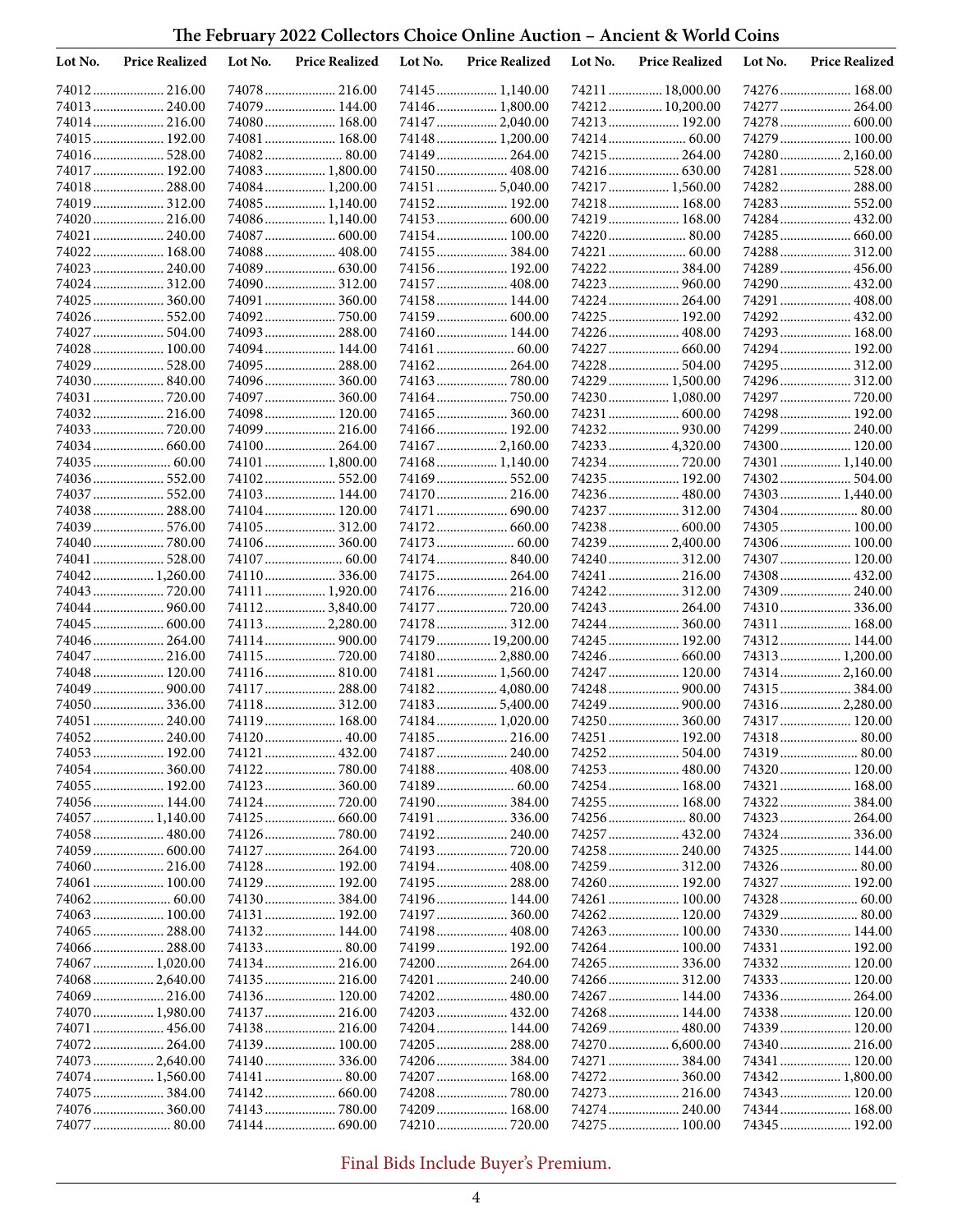| Lot No. | <b>Price Realized</b>            | Lot No. | <b>Price Realized</b>           | Lot No. | <b>Price Realized</b>           | Lot No. | <b>Price Realized</b>           | Lot No. | <b>Price Realized</b>            |
|---------|----------------------------------|---------|---------------------------------|---------|---------------------------------|---------|---------------------------------|---------|----------------------------------|
|         | 74346 168.00                     |         |                                 |         |                                 |         |                                 |         | 74610 1,560.00                   |
|         | 74347  288.00                    |         | 74414 168.00                    |         | 74480  810.00                   |         | 74546384.00                     |         | 74611  168.00                    |
|         | 74348  504.00                    |         | 74415 264.00                    |         | 74481  10,200.00                |         | 74547  432.00                   |         | 74612 840.00                     |
|         | 74349  432.00                    |         | 74416384.00                     |         | 74482 216.00                    |         | 74548  144.00                   |         | 74613  408.00                    |
|         | 74350 216.00                     |         | 74417  2,880.00                 |         | 74483  168.00                   |         | 74549  1,020.00                 |         |                                  |
|         | 74351  80.00                     |         | 74418 216.00                    |         | 74484 264.00                    |         | 74550 288.00                    |         | 74615 120.00                     |
|         |                                  |         | 74419 192.00                    |         | 74485  780.00                   |         | 74551  216.00                   |         |                                  |
|         | 74353 80.00                      |         | 74420 100.00                    |         | 74486 100.00                    |         | 74552 216.00                    |         | 74617  360.00                    |
|         | 74354 360.00                     |         | 74421  1,080.00                 |         | 74487  144.00                   |         | 74553  456.00                   |         | 74618 264.00                     |
|         | 74355  100.00                    |         | 74422 360.00                    |         | 74488 168.00                    |         | 74554  288.00                   |         | 74619  408.00                    |
|         | 74356 192.00                     |         | 74423 432.00                    |         | 74489  192.00                   |         | 74555  1,320.00                 |         | 74620 336.00                     |
|         | 74357  216.00                    |         | 74424 312.00                    |         | 74490  780.00                   |         |                                 |         | 74621  408.00                    |
|         | 74360 100.00                     |         | 74426750.00                     |         | 74491  720.00                   |         | 74557  408.00                   |         | 74622 192.00                     |
|         | 74361  528.00                    |         | 74427  432.00                   |         | 74492 192.00                    |         | 74558 168.00                    |         | 74623  168.00                    |
|         | 74362 240.00                     |         | 74428 360.00                    |         | 74493  780.00                   |         | 74559  312.00                   |         | 74624  240.00                    |
|         |                                  |         | 74429  4,080.00                 |         | 74494 810.00                    |         | 74560 168.00                    |         | 74625  456.00                    |
|         | 74364 240.00                     |         | 74430 120.00<br>74431 264.00    |         | 74495  1,020.00                 |         | 74561  360.00                   |         | 74626  2,400.00                  |
|         | 74365  288.00                    |         |                                 |         | 74496  720.00                   |         |                                 |         | 74627  408.00                    |
|         | 74366  2,280.00<br>74367  960.00 |         | 74432 360.00<br>74433  1,080.00 |         | 74497  1,320.00<br>74498 216.00 |         | 74563  528.00<br>74564  600.00  |         | 74628  3,120.00<br>74629  336.00 |
|         | 74368 1,560.00                   |         | 74434 264.00                    |         | 74499  336.00                   |         | 74565  1,020.00                 |         | 74630 384.00                     |
|         | 74369  1,320.00                  |         | 74435 192.00                    |         | 74500 432.00                    |         | 74566  408.00                   |         |                                  |
|         | 74370  264.00                    |         | 74436 336.00                    |         | 74501  3,600.00                 |         | 74567  100.00                   |         | 74632 360.00                     |
|         | 74371  216.00                    |         | 74437  264.00                   |         | 74502 240.00                    |         | 74568 264.00                    |         |                                  |
|         | 74372 144.00                     |         |                                 |         | 74503  408.00                   |         | 74569  264.00                   |         | 74634 312.00                     |
|         | 74373  168.00                    |         | 74439 168.00                    |         | 74504 2,160.00                  |         | 74570  528.00                   |         |                                  |
|         | 74374  1,380.00                  |         | 74440 312.00                    |         |                                 |         | 74571  384.00                   |         | 74636 384.00                     |
|         | 74375  1,140.00                  |         | 74441  264.00                   |         | 74506 264.00                    |         | 74572 288.00                    |         | 74637  360.00                    |
|         | 74376  600.00                    |         | 74442 312.00                    |         | 74507  456.00                   |         | 74573  216.00                   |         | 74638 144.00                     |
|         | 74377  660.00                    |         | 74443  720.00                   |         | 74508 360.00                    |         | 74574  240.00                   |         | 74639  504.00                    |
|         | 74378  240.00                    |         | 74444 240.00                    |         | 74509  408.00                   |         | 74575  216.00                   |         | 74640 4,080.00                   |
|         | 74379  432.00                    |         | 74445  312.00                   |         |                                 |         | 74576 120.00                    |         | 74641  1,320.00                  |
|         | 74380 216.00                     |         | 74446 168.00                    |         | 74511  720.00                   |         |                                 |         |                                  |
|         | 74381  840.00                    |         | 74447  456.00                   |         | 74512 216.00                    |         |                                 |         | 74643  384.00                    |
|         | 74382 504.00                     |         | 74448 264.00                    |         | 74513 840.00                    |         | 74579  240.00                   |         | 74644  144.00                    |
|         | 74383  720.00                    |         | 74449  60.00                    |         | 745142,880.00                   |         | 74580 504.00                    |         | 74645  264.00                    |
|         | 74384 192.00                     |         | 74450 100.00                    |         |                                 |         |                                 |         | 74646 288.00                     |
|         | 74385 216.00                     |         | 74451  144.00                   |         | 74516 432.00                    |         | 74582 528.00                    |         | 74647  240.00                    |
|         | 74386 312.00                     |         | 74452 120.00                    |         | 74517  312.00                   |         | 74583 100.00                    |         | 74648  1,920.00                  |
|         | 74387  384.00                    |         | 74453 192.00                    |         | 74518 264.00                    |         | 74584  1,200.00                 |         | 74649  528.00                    |
|         | 74388 360.00                     |         | 74454 168.00                    |         | 74519  480.00                   |         | 74585  216.00                   |         |                                  |
|         | 74389 168.00                     |         | 74455  144.00                   |         | 74520  2,400.00                 |         | 74586  264.00                   |         |                                  |
|         | 74390 1,680.00                   |         | 74456 264.00                    |         | 74521  360.00                   |         | 74587  240.00                   |         | 74652 192.00                     |
|         | 74391  456.00                    |         | 74457  840.00                   |         |                                 |         | 74588 144.00                    |         |                                  |
|         | 74392 168.00                     |         | 74458 168.00                    |         | 74523  192.00                   |         | 74589 100.00                    |         | 74654 192.00                     |
|         | 74393 144.00                     |         |                                 |         | 74524  216.00                   |         | 74590 240.00                    |         | 74655  288.00                    |
|         | 74394  1,200.00                  |         |                                 |         |                                 |         | 74591  360.00                   |         |                                  |
|         | 74395  660.00                    |         |                                 |         | 74526  432.00                   |         |                                 |         | 74657  660.00                    |
|         |                                  |         |                                 |         | 74527  312.00                   |         |                                 |         | 74658 360.00                     |
|         | 74397  312.00                    |         | 74463 552.00                    |         |                                 |         |                                 |         | 74659  576.00                    |
|         | 74398 480.00                     |         | 74464 288.00                    |         |                                 |         |                                 |         | 74660  264.00<br>74661  192.00   |
|         | 74399 192.00                     |         | 74465 144.00                    |         | 74531  312.00                   |         |                                 |         |                                  |
|         | 74401  504.00                    |         | 74466  240.00                   |         | 745322,400.00                   |         | 74597  5,280.00<br>74598 600.00 |         | 74663  264.00                    |
|         |                                  |         |                                 |         |                                 |         | 74599  288.00                   |         |                                  |
|         |                                  |         |                                 |         | 74535 192.00                    |         | 74600  2,280.00                 |         |                                  |
|         |                                  |         | 74470 216.00                    |         | 74536 192.00                    |         | 74601  576.00                   |         |                                  |
|         | 74405  264.00                    |         | 74471  120.00                   |         | 74537  1,020.00                 |         |                                 |         | 74667  336.00                    |
|         |                                  |         |                                 |         |                                 |         |                                 |         | 74668 4,320.00                   |
|         | 74407  288.00                    |         |                                 |         |                                 |         |                                 |         |                                  |
|         |                                  |         |                                 |         | 74540 360.00                    |         | 74605 144.00                    |         | 74670  168.00                    |
|         |                                  |         | 74475 144.00                    |         | 74541  456.00                   |         |                                 |         |                                  |
|         | 74410 264.00                     |         |                                 |         | 74542  360.00                   |         | 74607  2,880.00                 |         |                                  |
|         | 74411  216.00                    |         | 74477  780.00                   |         |                                 |         |                                 |         |                                  |
|         |                                  |         | 74478 408.00                    |         | 74544  456.00                   |         | 74609  384.00                   |         | 74674  192.00                    |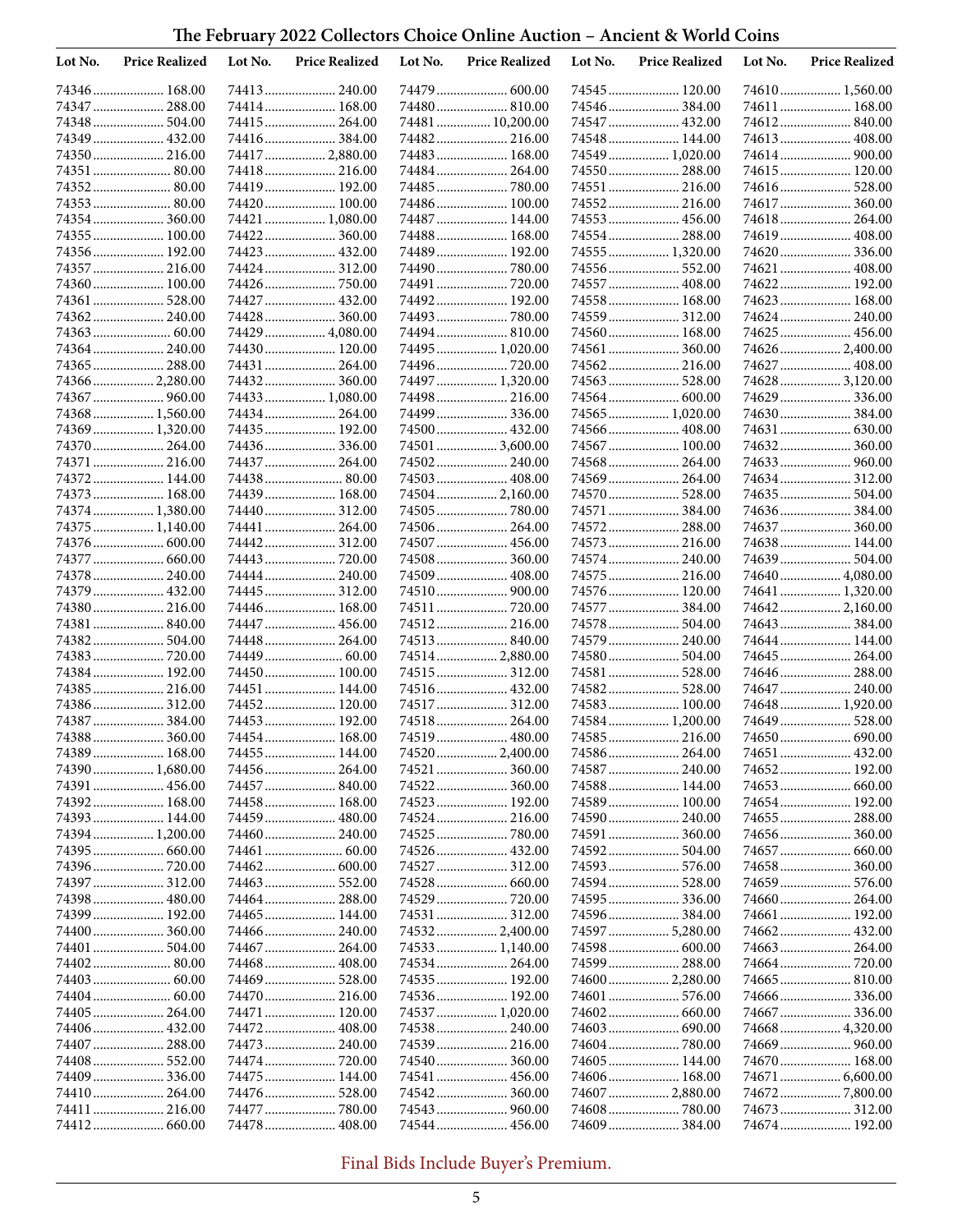| Lot No. | <b>Price Realized</b>         | Lot No. | <b>Price Realized</b>         | Lot No. | <b>Price Realized</b>           | Lot No. | <b>Price Realized</b>             | Lot No.                  | <b>Price Realized</b>         |
|---------|-------------------------------|---------|-------------------------------|---------|---------------------------------|---------|-----------------------------------|--------------------------|-------------------------------|
|         | 74675  384.00                 |         | 74741  1,920.00               |         |                                 |         |                                   |                          | 74938 264.00                  |
|         |                               |         | 74742 240.00                  |         | 74809  192.00                   |         |                                   |                          | 74939  216.00                 |
|         | 74677  288.00                 |         | 74743  4,200.00               |         |                                 |         | 74875  360.00                     |                          | 74940 144.00                  |
|         | 74678  216.00                 |         | 74744840.00                   |         | 74811  144.00                   |         | 74876 192.00                      |                          | 74941  264.00                 |
|         | 74679  216.00                 |         | 74745  4,080.00               |         | 74812 2,280.00                  |         | 74877  264.00                     |                          | 74942 144.00                  |
|         | 74680  480.00                 |         | 747463,240.00                 |         |                                 |         | 74878  384.00                     |                          | 74943  216.00                 |
|         |                               |         | 74747  1,800.00               |         | 74814 2,880.00                  |         | 74879  2,040.00                   |                          | 74944  528.00                 |
|         | 74682 288.00                  |         | 74748  3,720.00               |         | 74815  2,640.00                 |         | 74880 144.00                      |                          | 74945  240.00                 |
|         |                               |         | 74749 840.00                  |         | 74816  17,400.00                |         |                                   |                          | 74946 240.00                  |
|         | 74684 456.00                  |         |                               |         | 74817  3,600.00                 |         | 74882 192.00                      |                          | 74947  336.00                 |
|         | 74685 312.00<br>74686 480.00  |         | 74751  720.00<br>74752 432.00 |         | 74818 4,680.00<br>748193,360.00 |         | 74883  1,020.00<br>74884 2,100.00 |                          | 74948  408.00<br>74949 456.00 |
|         | 74687  384.00                 |         | 74753 480.00                  |         | 74820  1,440.00                 |         | 74885 120.00                      |                          | 74950 336.00                  |
|         | 74688 216.00                  |         | 74754 660.00                  |         | 74821  384.00                   |         | 74886 144.00                      |                          | 74951  264.00                 |
|         |                               |         | 74755 100.00                  |         | 74822 528.00                    |         | 74887  216.00                     |                          | 74952 408.00                  |
|         |                               |         | 74756 1,140.00                |         | 74823  384.00                   |         | 74888 144.00                      |                          | 74953  1,440.00               |
|         | 74691  1,680.00               |         | 74757  810.00                 |         | 74824 264.00                    |         | 74889  408.00                     |                          | 74954  1,200.00               |
|         | 74692 1,320.00                |         | 74758 192.00                  |         |                                 |         | 74890 168.00                      |                          |                               |
|         | 74693  456.00                 |         | 74759 100.00                  |         | 74826  1,440.00                 |         | 74891  216.00                     |                          |                               |
|         | 74694 192.00                  |         | 74760 168.00                  |         | 74827  780.00                   |         | 74892 168.00                      |                          | 74957  2,760.00               |
|         | 74695  360.00                 |         | 74761  288.00                 |         | 74828  480.00                   |         | 74893  240.00                     |                          |                               |
|         |                               |         |                               |         | 74829  336.00                   |         | 74894  192.00                     |                          |                               |
|         | 74697  384.00                 |         | 74764 504.00                  |         | 74830 1,140.00                  |         | 74895  504.00                     |                          | <b>World Coins Part 3</b>     |
|         | 74698  1,440.00               |         | 74765 264.00                  |         | 74831  312.00                   |         | 74896 240.00                      |                          | (Mombasa - Zambia)            |
|         | 74699  264.00                 |         | 74766 240.00                  |         | 74832 384.00                    |         | 74897  870.00                     |                          | and Ancient Coins             |
|         | 74700 264.00                  |         | 74767 240.00                  |         | 74833 360.00                    |         | 74898 192.00                      | <b>Featuring coinage</b> |                               |
|         | 74701  960.00                 |         | 74768 528.00                  |         | 74834 264.00                    |         | 74899  384.00                     | from the Kings           |                               |
|         | 74702 100.00                  |         | 74769384.00                   |         | 74835 240.00                    |         | 74900 528.00                      |                          | <b>Norton Mint Collection</b> |
|         | 74703 360.00                  |         | 74770  780.00                 |         |                                 |         |                                   | Lots 75001-75775         |                               |
|         |                               |         | 74771  504.00                 |         | 74837  780.00                   |         | 74902 384.00                      |                          |                               |
|         | 74705  1,140.00               |         | 74772 408.00                  |         | 74838 120.00                    |         | 74903  504.00                     |                          | 75001 1,620.00                |
|         | 74706 504.00<br>74707  80.00  |         | 74773 100.00<br>74774 408.00  |         | 74839  408.00<br>74840 120.00   |         | 74904 456.00<br>74905 168.00      |                          | 75002 528.00<br>75003 168.00  |
|         | 74708 144.00                  |         | 74775 336.00                  |         | 74841  144.00                   |         | 74906 168.00                      |                          | 75004 660.00                  |
|         | 74709  780.00                 |         | 74776 528.00                  |         | 74842 240.00                    |         | 74907  264.00                     |                          | 75005  600.00                 |
|         | 74710 240.00                  |         | 74777  360.00                 |         | 74843  80.00                    |         | 74908 312.00                      |                          | 75006 504.00                  |
|         | 74711  528.00                 |         |                               |         | 74844 1,920.00                  |         | 74909 216.00                      |                          | 75008  600.00                 |
|         | 74712 264.00                  |         | 74779  168.00                 |         |                                 |         | 74910 408.00                      |                          | 75009  216.00                 |
|         | 74713  216.00                 |         | 74780 900.00                  |         |                                 |         | 74911  216.00                     |                          | 75010 240.00                  |
|         | 74714 1,560.00                |         | 74781  168.00                 |         | 74847  144.00                   |         | 74912 216.00                      |                          | 75011 600.00                  |
|         | 74715  216.00                 |         |                               |         | 74848  192.00                   |         | 74913 216.00                      |                          | 75012 264.00                  |
|         | 74716 1,140.00                |         | 74783 192.00                  |         | 74849  120.00                   |         |                                   |                          |                               |
|         | 74717  192.00                 |         | 74785 144.00                  |         | 74850 100.00                    |         | 74915 192.00                      |                          | 75014 168.00                  |
|         |                               |         | 74786 144.00                  |         | 74851  100.00                   |         |                                   |                          | 75015 1,140.00                |
|         |                               |         |                               |         |                                 |         |                                   |                          |                               |
|         | 74720  870.00                 |         |                               |         | 74853  168.00                   |         |                                   |                          | 75017 1,080.00                |
|         | 74721  960.00                 |         |                               |         | 74854 216.00                    |         | 74919 192.00                      |                          |                               |
|         | 74722 1,020.00                |         |                               |         |                                 |         | 74920 168.00                      |                          | 75019  504.00                 |
|         | 74723  264.00                 |         |                               |         |                                 |         | 74921  192.00                     |                          | 75020 384.00                  |
|         | 74724 264.00                  |         |                               |         |                                 |         | 74922 192.00                      |                          | 75021  1,440.00               |
|         | 74725  168.00                 |         |                               |         | 74858 144.00                    |         | 74923  360.00                     |                          | 75022 1,200.00                |
|         | 74726 168.00<br>74727  192.00 |         |                               |         |                                 |         | 74924  216.00                     |                          | 75023  840.00                 |
|         | 74728 192.00                  |         |                               |         | 74861  192.00                   |         | 74925  192.00<br>74926 168.00     |                          | 75024 100.00                  |
|         | 74730 144.00                  |         |                               |         |                                 |         | 74927  192.00                     |                          | 75026 1,440.00                |
|         | 74731  312.00                 |         |                               |         | 74863 552.00                    |         | 74928 192.00                      |                          | 75027  660.00                 |
|         | 74732 144.00                  |         |                               |         |                                 |         | 74929  192.00                     |                          | 75028  408.00                 |
|         |                               |         | 74800 144.00                  |         |                                 |         |                                   |                          | 75029  1,140.00               |
|         |                               |         |                               |         |                                 |         |                                   |                          |                               |
|         | 74735  10,800.00              |         | 74802 168.00                  |         |                                 |         |                                   |                          | 75031  192.00                 |
|         |                               |         |                               |         | 74868 168.00                    |         | 74933  168.00                     |                          |                               |
|         | 74737  2,640.00               |         | 74804 528.00                  |         | 74869 168.00                    |         |                                   |                          |                               |
|         | 74738  2,040.00               |         | 74805 2,640.00                |         | 74870  168.00                   |         | 74935 240.00                      |                          | 75034 336.00                  |
|         | 74739  2,160.00               |         |                               |         | 74871  576.00                   |         |                                   |                          | 75035  1,560.00               |
|         |                               |         | 74807  192.00                 |         | 74872 504.00                    |         | 74937  264.00                     |                          |                               |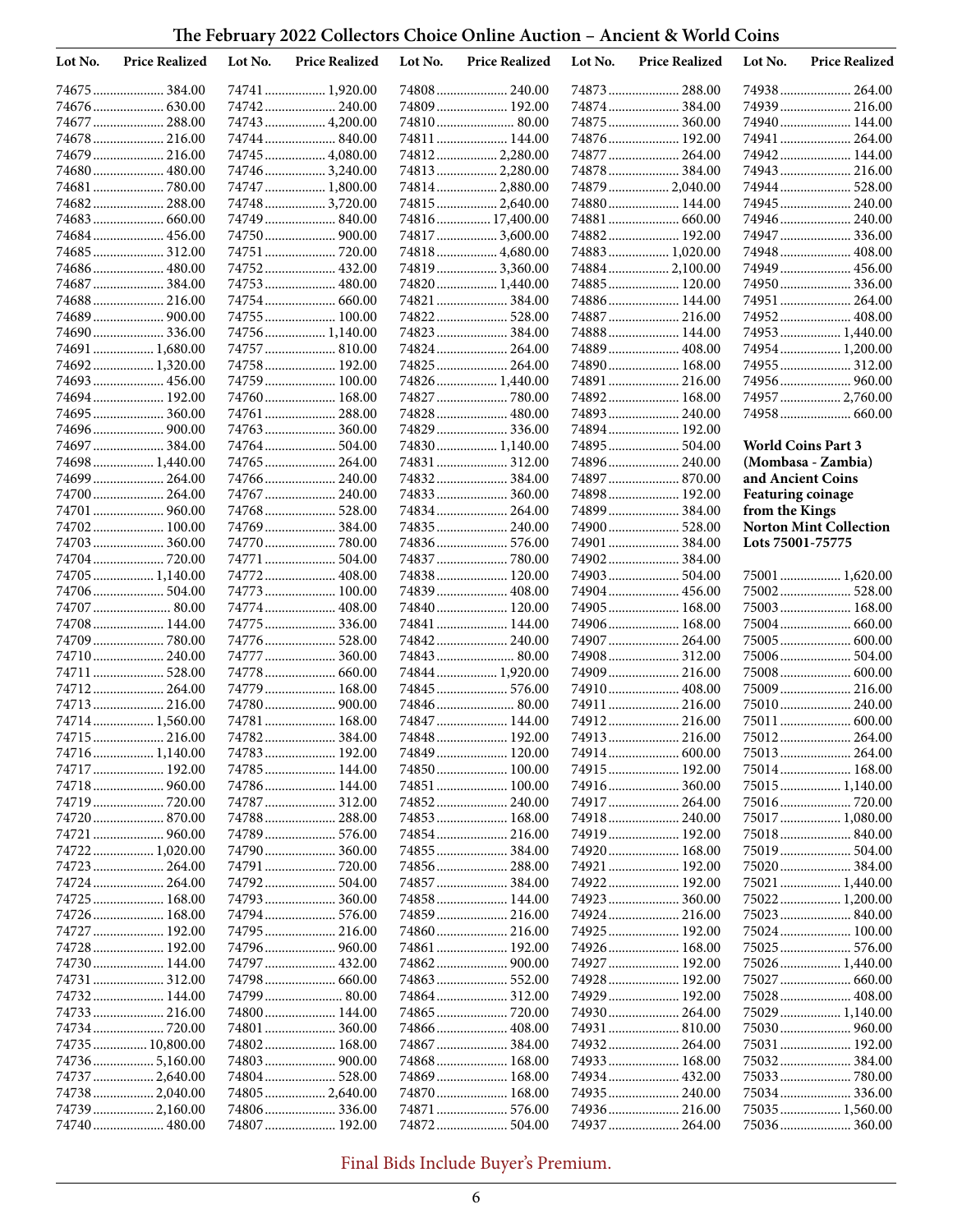| Lot No. | <b>Price Realized</b>         | Lot No. | <b>Price Realized</b>        | Lot No. | <b>Price Realized</b>           | Lot No. | <b>Price Realized</b>          | Lot No. | <b>Price Realized</b>         |
|---------|-------------------------------|---------|------------------------------|---------|---------------------------------|---------|--------------------------------|---------|-------------------------------|
|         | 75037  480.00                 |         |                              |         | 75168 168.00                    |         | 752353,960.00                  |         | 75301 100.00                  |
|         | 75038 288.00                  |         | 75104 264.00                 |         | 75169  10,200.00                |         | 75236 576.00                   |         | 75302 960.00                  |
|         | 75039  780.00                 |         | 75105 168.00                 |         | 75170 840.00                    |         | 75237  120.00                  |         | 75303 1,020.00                |
|         | 75040 456.00                  |         | 75106 216.00                 |         | 75171  168.00                   |         | 75238  3,840.00                |         | 75304 264.00                  |
|         | 75041  1,440.00               |         | 75107384.00                  |         |                                 |         | 75239 100.00                   |         |                               |
|         | 75042 100.00                  |         | 75108 240.00                 |         | 75173 288.00                    |         | 75240 456.00                   |         | 75306 432.00                  |
|         | 75043 456.00                  |         | 75109 144.00                 |         | 75174 336.00                    |         | 75241  456.00                  |         | 75307 168.00                  |
|         | 75044  216.00                 |         | 75110 144.00                 |         | 75176  1,080.00                 |         | 75242 264.00                   |         | 75308 288.00                  |
|         |                               |         | 75111  720.00                |         | 75177  480.00                   |         | 75243  336.00                  |         | 75309  1,080.00               |
|         | 75046  504.00                 |         | 75112 384.00                 |         | 75178 504.00                    |         | 75244  120.00                  |         | 75310 600.00                  |
|         |                               |         | 75113 336.00                 |         | 75179  288.00                   |         | 75245  100.00                  |         | 75311  480.00                 |
|         | 75049  2,640.00               |         | 75114336.00                  |         | 75180 120.00                    |         | 75246 144.00                   |         | 75312 456.00                  |
|         | 75050 576.00<br>75051  456.00 |         | 75115 360.00                 |         | 75181  504.00<br>75182 1,110.00 |         | 75247  780.00<br>75248 432.00  |         | 75313 504.00                  |
|         | 75052 240.00                  |         | 75117  4,320.00              |         |                                 |         |                                |         | 75315 3,360.00                |
|         | 75053  264.00                 |         | 75118 168.00                 |         | 75184 120.00                    |         |                                |         |                               |
|         | 75054 168.00                  |         | 751197,500.00                |         | 75185 120.00                    |         | 75251  384.00                  |         | 75317  3,600.00               |
|         | 75055  264.00                 |         | 75120 432.00                 |         | 75186 144.00                    |         |                                |         | 75318 2,160.00                |
|         | 75056 168.00                  |         | 75121  1,440.00              |         | 75187 216.00                    |         |                                |         |                               |
|         | 75057  144.00                 |         | 75122 192.00                 |         | 75188 456.00                    |         |                                |         |                               |
|         | 75058 168.00                  |         | 751233,120.00                |         | 75189 840.00                    |         | 75255  192.00                  |         | 75321  336.00                 |
|         | 75059  192.00                 |         | 75124 240.00                 |         | 75190 216.00                    |         | 75256  288.00                  |         | 75322 2,100.00                |
|         | 75060 240.00                  |         | 75125 168.00                 |         | 75191 168.00                    |         | 75257  456.00                  |         | 75323  408.00                 |
|         | 75061  432.00                 |         |                              |         | 75192 1,110.00                  |         | 75258 216.00                   |         | 75324 192.00                  |
|         | 75062 120.00                  |         | 75127 408.00                 |         | 75193 1,020.00                  |         | 75259  168.00                  |         | 75325  216.00                 |
|         |                               |         | 75128 80.00                  |         | 75194 360.00                    |         | 75260 100.00                   |         | 75326 144.00                  |
|         | 75064336.00                   |         | 75129 504.00                 |         | 75195 1,080.00                  |         | 75261  1,140.00                |         | 75327  384.00                 |
|         | 75065  336.00                 |         | 75130 408.00                 |         | 75196 240.00                    |         | 75262 1,920.00                 |         | 75328 144.00                  |
|         | 75066 144.00                  |         | 75131 408.00                 |         | 75197  456.00                   |         |                                |         | 75329  168.00                 |
|         | 75067  144.00                 |         | 75132 360.00                 |         | 75198 336.00                    |         | 75265 144.00                   |         | 75330 144.00                  |
|         | 75068 168.00                  |         | 75133 312.00                 |         | 75200 360.00                    |         |                                |         | 75331  432.00                 |
|         | 75069 144.00                  |         | 75134720.00                  |         | 75201  504.00                   |         | 75267  384.00                  |         | 75332 168.00                  |
|         | 75070 100.00                  |         | 75135 192.00                 |         | 75202 144.00                    |         |                                |         | 75333 168.00                  |
| 75071   | 75072 120.00                  |         | 75136 192.00                 |         | 75203 288.00                    |         | 75269  840.00<br>75270  384.00 |         | 75334 528.00                  |
|         | 75073  288.00                 |         | 75137 264.00<br>75138 360.00 |         | 75204 144.00<br>75205 100.00    |         | 75271  336.00                  |         | 75335 504.00<br>75336 312.00  |
|         | 75074  408.00                 |         | 75139 408.00                 |         | 75206 120.00                    |         | 75272 1,020.00                 |         | 75337  408.00                 |
|         | 75075  432.00                 |         | 75140 192.00                 |         | 75207  600.00                   |         | 75273  1,800.00                |         | 75338 660.00                  |
|         | 75076 192.00                  |         | 75141  192.00                |         | 75208  960.00                   |         | 75274 80.00                    |         | 75339 384.00                  |
|         | 75077  288.00                 |         | 75142 312.00                 |         | 75209  288.00                   |         | 75275  312.00                  |         | 75340 384.00                  |
|         | 75078 552.00                  |         | 75143 240.00                 |         | 75210 480.00                    |         | 75276  4,800.00                |         | 75341  240.00                 |
|         | 75079  216.00                 |         |                              |         | 75211  240.00                   |         | 75277  100.00                  |         |                               |
|         | 75080 120.00                  |         |                              |         | 75212 264.00                    |         | 75278  1,140.00                |         | 753433,240.00                 |
|         | 75081  144.00                 |         |                              |         |                                 |         |                                |         | 75345  2,040.00               |
|         | 75082 192.00                  |         |                              |         |                                 |         | 75280 120.00                   |         | 753462,040.00                 |
|         | 75083 100.00                  |         |                              |         | 75215 144.00                    |         |                                |         |                               |
|         | 75084 100.00                  |         |                              |         |                                 |         |                                |         | 75349  1,320.00               |
|         | 75085 240.00                  |         |                              |         |                                 |         | 75283 360.00                   |         | 75350 144.00                  |
|         | 750862,400.00                 |         | 75151 1,140.00               |         |                                 |         | 75284 216.00                   |         | 75351  216.00                 |
|         | 75087  144.00                 |         |                              |         |                                 |         |                                |         |                               |
|         | 75088 100.00                  |         |                              |         | 75220 120.00                    |         |                                |         |                               |
|         | 75089 216.00                  |         |                              |         | 75221  216.00                   |         | 75287  1,380.00                |         |                               |
|         | 75090 80.00                   |         | 75155 1,560.00               |         | 75222  2,400.00                 |         | 75288 2,520.00                 |         | 75355  216.00                 |
|         | 75091  80.00                  |         |                              |         | 75223  100.00                   |         | 75289 240.00                   |         | 75356 100.00                  |
|         | 75092 144.00                  |         | 75157 1,560.00               |         |                                 |         | 75290 660.00                   |         |                               |
|         | 75093  80.00                  |         |                              |         | 75226 144.00                    |         | 75291  192.00<br>75292 288.00  |         | 75358 144.00<br>75359  600.00 |
|         | 75095  120.00                 |         | 75160 144.00                 |         | 75227  144.00                   |         | 75293  360.00                  |         | 75360 4,080.00                |
|         | 75096 120.00                  |         | 75161 1,260.00               |         |                                 |         |                                |         |                               |
|         | 75097  120.00                 |         | 751622,640.00                |         | 75229  1,500.00                 |         |                                |         | 75362 1,440.00                |
|         | 75098 192.00                  |         |                              |         | 75230 960.00                    |         |                                |         |                               |
|         | 75099 120.00                  |         |                              |         | 75231  144.00                   |         | 75297  960.00                  |         |                               |
|         | 75100 384.00                  |         |                              |         |                                 |         | 75298 528.00                   |         | 75365 120.00                  |
|         | 75101  360.00                 |         |                              |         |                                 |         | 75299  288.00                  |         | 75366 100.00                  |
|         | 75102 432.00                  |         | 75167 360.00                 |         | 75234 5,640.00                  |         |                                |         | 75367 120.00                  |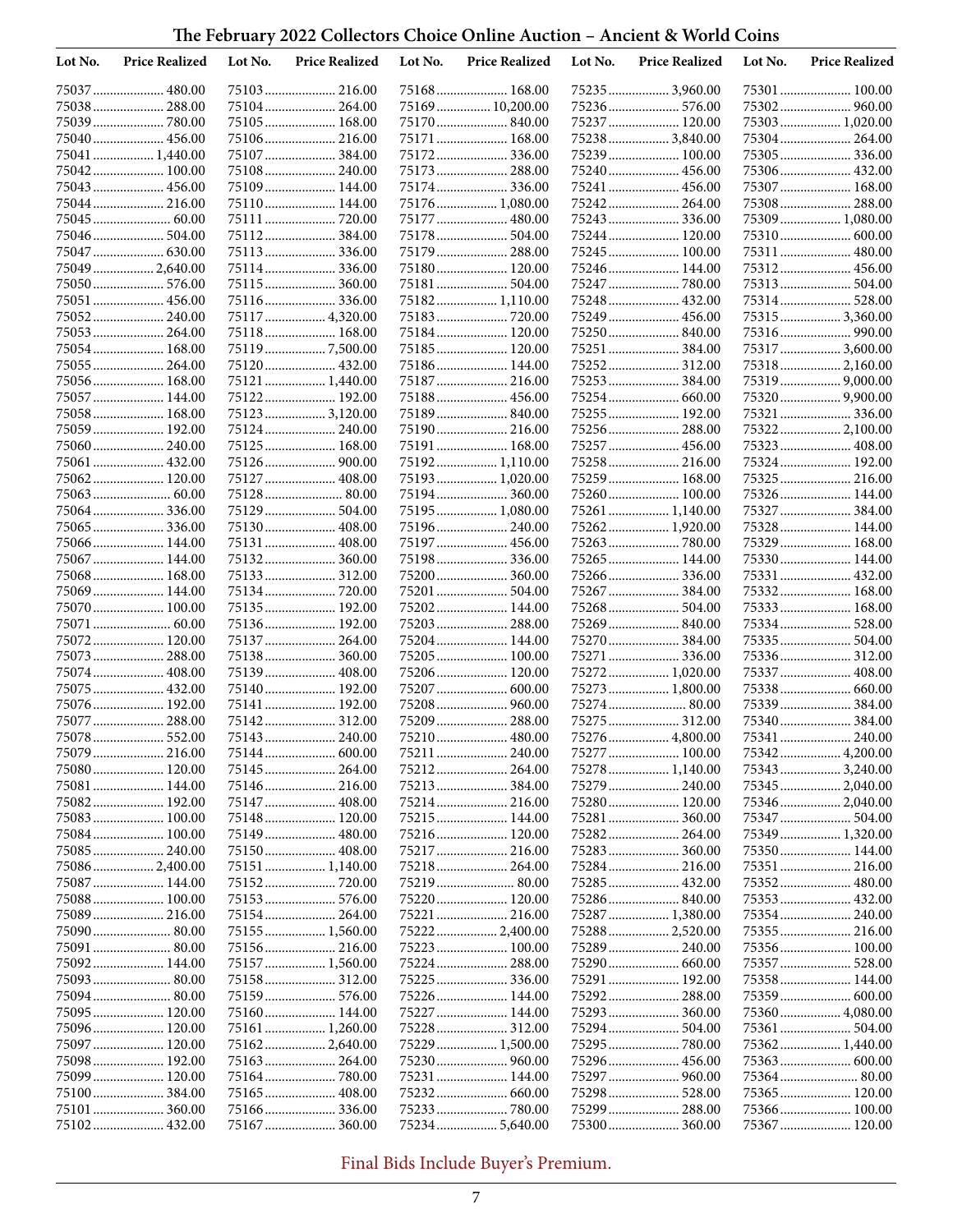| Lot No. | <b>Price Realized</b>        | Lot No. | <b>Price Realized</b>       | Lot No. | <b>Price Realized</b>         | Lot No. | <b>Price Realized</b>         | Lot No. | <b>Price Realized</b>           |
|---------|------------------------------|---------|-----------------------------|---------|-------------------------------|---------|-------------------------------|---------|---------------------------------|
|         | 75368 80.00                  |         |                             |         |                               |         |                               |         | 75636 120.00                    |
|         | 75369 144.00                 |         | 75436 100.00                |         | 75504 360.00                  |         | 75571  100.00                 |         | 75637  120.00                   |
|         | 75371  144.00                |         | 75437  2,760.00             |         | 75505 1,320.00                |         | 75572 168.00                  |         | 75638 100.00                    |
|         | 75372 552.00                 |         | 75438 100.00                |         | 75506 2,280.00                |         | 75573 144.00                  |         | 75639 120.00                    |
|         | 75373 840.00                 |         | 75439 600.00                |         | 75507  1,560.00               |         | 75574 144.00                  |         | 75640 120.00                    |
|         | 75374 100.00                 |         | 75440336.00                 |         |                               |         | 75575 80.00                   |         | 75641  120.00                   |
|         |                              |         | 75441  288.00               |         | 75509  192.00                 |         | 75576 168.00                  |         | 75642 144.00                    |
|         | 75377  360.00                |         |                             |         | 75510 312.00                  |         | 75577  168.00                 |         | 75643  144.00                   |
|         | 75378  2,160.00              |         |                             |         | 75511  192.00                 |         | 75578  216.00                 |         | 75645  3,120.00                 |
|         | 75379  1,920.00              |         | 75444  480.00               |         | 75512 192.00                  |         | 75579  216.00                 |         | 75646 144.00                    |
|         | 75380 576.00                 |         | 75445  900.00               |         | 75513 192.00                  |         | 75580 168.00                  |         | 75647  1,920.00                 |
|         | 75381  312.00                |         | 75446 168.00                |         | 75514 1,800.00                |         | 75581  432.00                 |         | 75648 144.00                    |
|         | 75382 144.00                 |         | 75447  336.00               |         | 75515 144.00                  |         | 75582 264.00                  |         | 75649  120.00                   |
|         | 75383 192.00<br>75384 80.00  |         | 75448336.00<br>75449 100.00 |         | 75516 456.00                  |         | 75583 288.00                  |         | 75650 120.00                    |
|         | 75385 1,320.00               |         | 75450 80.00                 |         | 75517  240.00<br>75518 504.00 |         | 75584  168.00<br>75585 264.00 |         | 75651  80.00<br>75652 80.00     |
|         | 75386 1,440.00               |         | 75451  780.00               |         | 75519  2,160.00               |         | 75586 100.00                  |         | 75653 80.00                     |
|         | 75387384.00                  |         |                             |         | 75520 2,280.00                |         | 75587  216.00                 |         |                                 |
|         | 75388 600.00                 |         |                             |         | 75521  192.00                 |         | 75588 120.00                  |         |                                 |
|         | 75389 360.00                 |         |                             |         | 75522 720.00                  |         | 75589 120.00                  |         | 75656 80.00                     |
|         | 75390 264.00                 |         | 75456 144.00                |         | 75523  168.00                 |         | 75590 100.00                  |         | 75657  80.00                    |
|         |                              |         | 75457 120.00                |         | 75524 144.00                  |         |                               |         |                                 |
|         | 75392 216.00                 |         |                             |         | 75525  336.00                 |         | 75592 288.00                  |         | 75659  4,320.00                 |
|         | 75393 288.00                 |         | 75459 168.00                |         | 75526 192.00                  |         | 75593  288.00                 |         | 75660  1,800.00                 |
|         |                              |         | 75460 288.00                |         | 75527  192.00                 |         |                               |         |                                 |
|         |                              |         | 75461  80.00                |         | 75528  240.00                 |         |                               |         | 75662 4,080.00                  |
|         | 75396 552.00                 |         | 75462 168.00                |         | 75529 120.00                  |         | 75596 216.00                  |         |                                 |
|         | 75397  552.00                |         | 75463  2,880.00             |         | 75530 240.00                  |         |                               |         | 75664  4,920.00                 |
|         | 75398 456.00                 |         |                             |         | 75531  600.00                 |         | 75598  840.00                 |         | 75665  264.00                   |
|         | 75399  504.00                |         | 75465 480.00                |         | 75532 288.00                  |         | 75599  264.00                 |         | 75666  312.00                   |
|         | 75400  840.00                |         | 75466 312.00                |         | 75533 100.00                  |         | 75600 100.00                  |         | 75667  2,640.00                 |
|         | 75401  432.00                |         | 75467  288.00               |         | 75534 216.00                  |         | 75601  144.00                 |         | 75668 1,680.00                  |
|         | 75402 120.00                 |         |                             |         | 75535 168.00                  |         | 75602 144.00                  |         |                                 |
|         |                              |         | 75469 504.00                |         | 75536 384.00                  |         |                               |         | 75670  432.00                   |
|         | 75404 168.00                 |         | 75470 168.00                |         | 75537  240.00                 |         | 75605  384.00                 |         | 75671  528.00                   |
|         | 75405  312.00                |         | 75471  432.00               |         | 75538 384.00                  |         | 75606 360.00                  |         | 75672 1,200.00                  |
|         | 75406 144.00                 |         | 75472 264.00                |         |                               |         | 75607 120.00                  |         | 75673  1,560.00                 |
|         | 75407  216.00                |         | 75473 1,200.00              |         | 75540  720.00                 |         | 75608 432.00                  |         | 75674  2,160.00                 |
|         | 75408 100.00                 |         | 75474 1,020.00              |         | 75541  216.00                 |         | 75609  336.00                 |         | 75675  1,560.00                 |
|         |                              |         | 75475 168.00                |         | 75542 192.00                  |         |                               |         | 75676 1,050.00                  |
|         | 75410 192.00                 |         | 75476 144.00                |         | 75543  192.00                 |         | 75611  336.00                 |         | 75677  960.00                   |
|         | 75411  240.00                |         | 75477  144.00               |         | 75544  144.00                 |         |                               |         | 75678  1,080.00                 |
|         | 75412 288.00                 |         | 75478 840.00                |         | 75545  360.00                 |         | 75613  264.00                 |         | 75679 1,560.00                  |
|         | 75413 144.00                 |         |                             |         |                               |         | 75614 120.00                  |         |                                 |
|         | 75414336.00                  |         | 75480 1,020.00              |         | 75548 216.00                  |         | 75615 120.00                  |         | 75681  2,280.00                 |
|         | 75415 288.00                 |         | 75481  780.00               |         | 75549 192.00                  |         |                               |         |                                 |
|         | 75416 312.00                 |         | 75482 504.00                |         | 75550 264.00                  |         | 75617 144.00                  |         |                                 |
|         | 75417  1,800.00              |         |                             |         |                               |         | 75618 120.00                  |         | 75684  1,080.00<br>75685 144.00 |
|         | 75418 192.00<br>75419 216.00 |         | 75484 168.00                |         |                               |         | 75620  168.00                 |         |                                 |
|         |                              |         | 75486 2,040.00              |         | 75554 240.00                  |         |                               |         |                                 |
|         | 75421  840.00                |         |                             |         | 75555  192.00                 |         |                               |         | 75688 1,080.00                  |
|         | 75422 1,020.00               |         |                             |         |                               |         | 75623  120.00                 |         | 75689  1,920.00                 |
|         |                              |         | 75490 80.00                 |         | 75557  456.00                 |         | 75624  288.00                 |         | 75690 1,080.00                  |
|         | 75424  1,200.00              |         | 75491  80.00                |         | 75558 192.00                  |         |                               |         | 75691  144.00                   |
|         | 75425  360.00                |         | 75492 100.00                |         | 75559  576.00                 |         | 75626 144.00                  |         | 75692 2,040.00                  |
|         | 75426336.00                  |         |                             |         | 75560 144.00                  |         | 75627  144.00                 |         | 75693  168.00                   |
|         | 75427  100.00                |         | 75494 312.00                |         | 75561  336.00                 |         | 75628 168.00                  |         |                                 |
|         |                              |         | 75495 120.00                |         |                               |         | 75629  240.00                 |         |                                 |
|         | 75429  360.00                |         | 75496 168.00                |         | 75563 192.00                  |         |                               |         | 75696 3,360.00                  |
|         |                              |         | 75498 1,080.00              |         | 75564  144.00                 |         |                               |         | 75697  2,880.00                 |
|         | 75431  408.00                |         | 75499 216.00                |         |                               |         |                               |         |                                 |
|         | 75432  100.00                |         | 75500 100.00                |         |                               |         |                               |         |                                 |
|         | 75433 80.00                  |         |                             |         | 75567  192.00                 |         |                               |         |                                 |
|         | 75434 120.00                 |         | 75502 408.00                |         |                               |         | 75635 840.00                  |         |                                 |